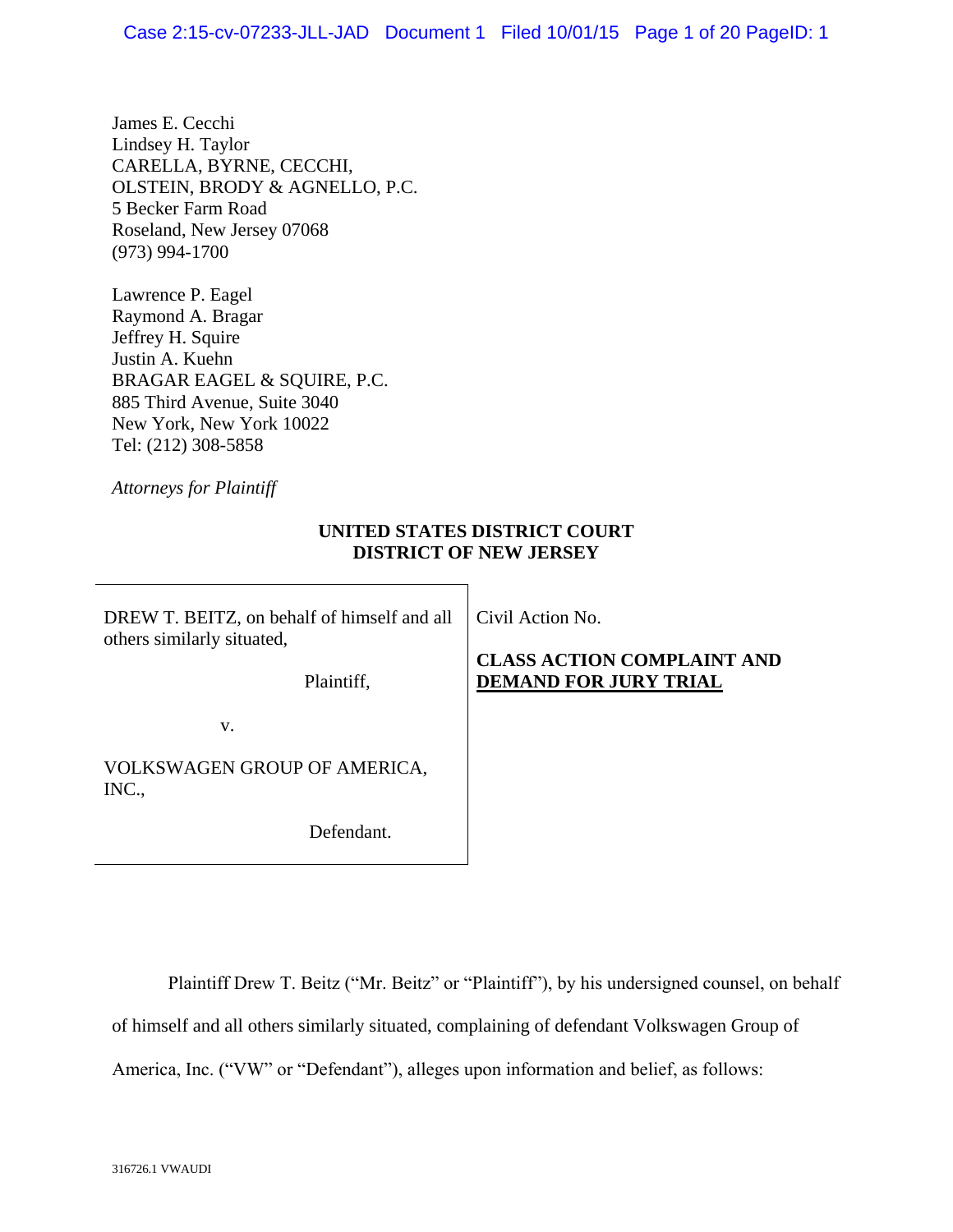## **PRELIMINARY STATEMENT**

1. This class action arises out of VW's implementation of "defeat devices" in certain diesel engine vehicles it manufactured, distributed, or sold to conceal that the emissions released by these vehicles far exceeds what is permissible under applicable law.

2. In a letter dated September 18, 2015, the U.S. Environmental Protection Agency ("EPA" or the "Agency") notified VW that the Agency determined that VW and its subsidiaries or affiliates "manufactured and installed defeat devices in certain model year 2009 through 2015 diesel light-duty vehicles equipped with 2.0 liter engines." "Defeat devices" are software in the electronic control module ("ECM") of the vehicles at issue that sensed when the vehicle was being tested for compliance with EPA emission standards. When the defeat device sensed the vehicle was being tested for EPA certification purposes the vehicle's ECM would run software that produced compliant emission results. At all other times, the vehicle's ECM would run separate software that increased emissions by 10 to 40 times above EPA compliant levels.<sup>1</sup> The vehicles found by the EPA to contain the above-described defeat device are Volkswagen diesel engine, which include 2009 through 2015 Jettas, 2012 through 2015 Beetles, 2010 through 2015 Golfs, and 2012 through 2015 Passats, and 2010 through 2015 Audi diesel engine A3s (the "Affected Vehicles").

3. VW has subsequently admitted that it installed the defeat device software in approximately 11 million Affected Vehicles worldwide. During the relevant time period, VW knew the Affected Vehicles contained the defeat device, but, failed to disclose and concealed this fact from the public. In addition, VW actively marketed the Affected Vehicles as having

 $\overline{a}$ 

<sup>&</sup>lt;sup>1</sup> A copy of the EPA's letter to VW can be found at [http://www3.epa.gov/otaq/cert/documents/vw-nov-caa-09-18-](www3.epa.gov/otaq/cert/documents/vw-nov-caa-09-18-15.pdf) [15.pdf.](www3.epa.gov/otaq/cert/documents/vw-nov-caa-09-18-15.pdf)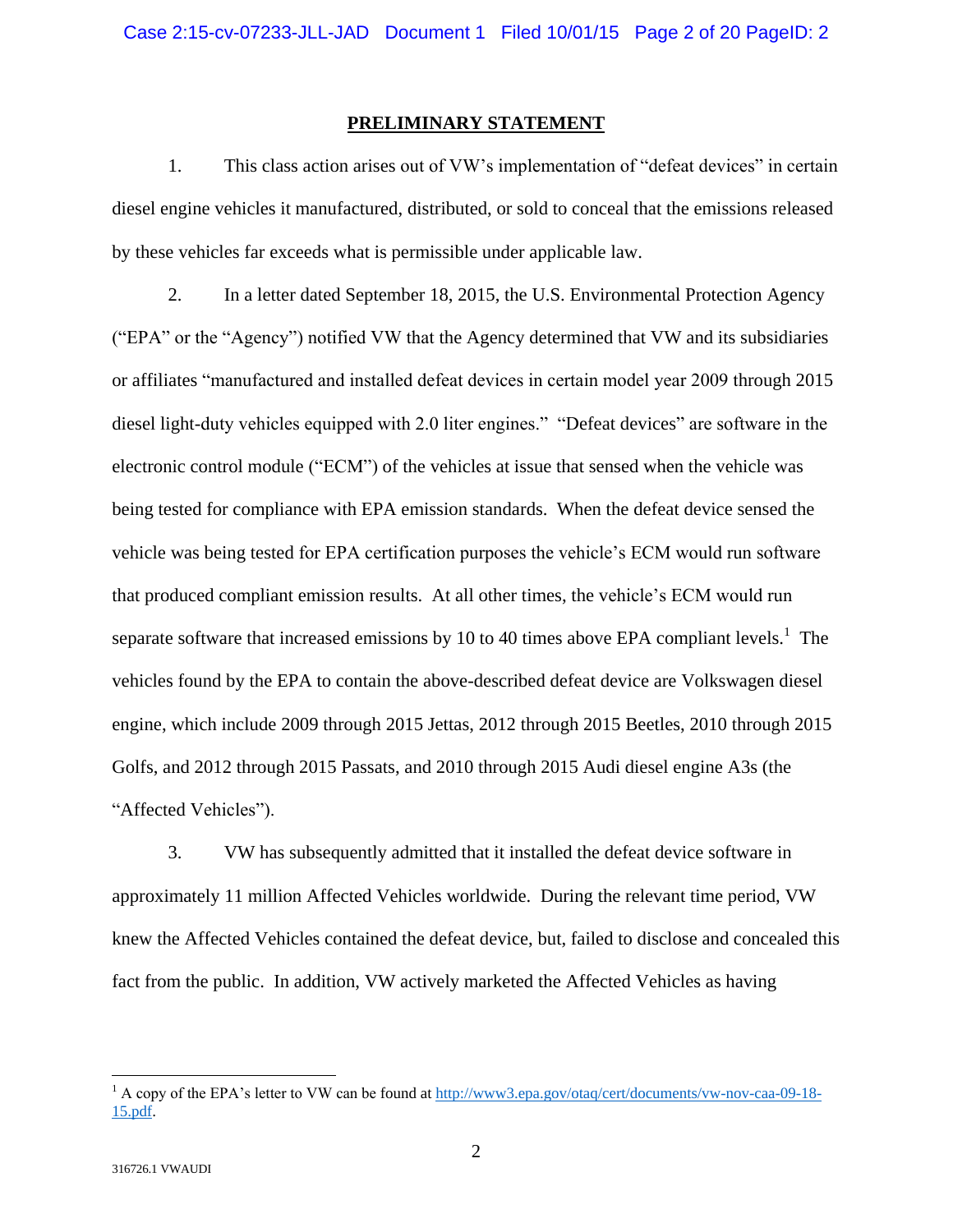## Case 2:15-cv-07233-JLL-JAD Document 1 Filed 10/01/15 Page 3 of 20 PageID: 3

desirable performance, fuel economy, and low emissions, which is false. VW even went so far as to brand its "TDI" family of cars as "clean diesel" vehicles.<sup>2</sup>

4. As explained by former General Motors vice chairman Bob Lutz, "[t]his is about the worst situation any automobile company could be in because there really isn't any way to make those 11 million engines run on the legal cycle as well as they ran on the illegal cycle.."<sup>3</sup>

5. The end result of VW's misconduct is that the Affected Vehicles are unfit for their ordinary and intended use and cannot be operated in compliance with EPA emission standards. Plaintiff and the Class did not receive the benefit of their bargain as purchasers or lessees, received vehicles that were of a lesser standard, grade, and quality than represented, and did not receive vehicles that met ordinary and reasonable consumer expectations.

## **JURISDICTION AND VENUE**

6. This Court has subject matter jurisdiction over this action pursuant to the Class Action Fairness Act of 2005, 28 U.S.C. § 1332(d) because the aggregate amount in controversy exceeds \$5,000,000.00 and there is diversity between a plaintiff and a defendant.

7. Venue is proper in this district pursuant to 28 U.S.C. § 1391(b)(1) because VW is deemed a resident of this judicial district under 28 U.S.C. § 1391(c).

## **PARTIES**

8. Plaintiff Drew T. Beitz resides in the State of New Jersey. Mr. Beitz owns a 2012 Jetta Sportwagen TDI, which he purchased in 2012 from New Country Volkswagen in Greenwich, Connecticut. At the time of purchase, Mr. Beitz resided in the State of New York. Mr. Beitz's VW was manufactured, sold, distributed, advertised, marketed, and warranted by VW.

 2 Se[e http://nymag.com/daily/intelligencer/2015/09/vws-clean-diesel-ads-now-make-us-feel-dirty.html#.](http://nymag.com/daily/intelligencer/2015/09/vws-clean-diesel-ads-now-make-us-feel-dirty.html)

<sup>&</sup>lt;sup>3</sup> Se[e http://www.cnbc.com/2015/09/25/vw-faces-about-the-worst-situation-ex-gm-exec.html.](http://www.cnbc.com/2015/09/25/vw-faces-about-the-worst-situation-ex-gm-exec.html)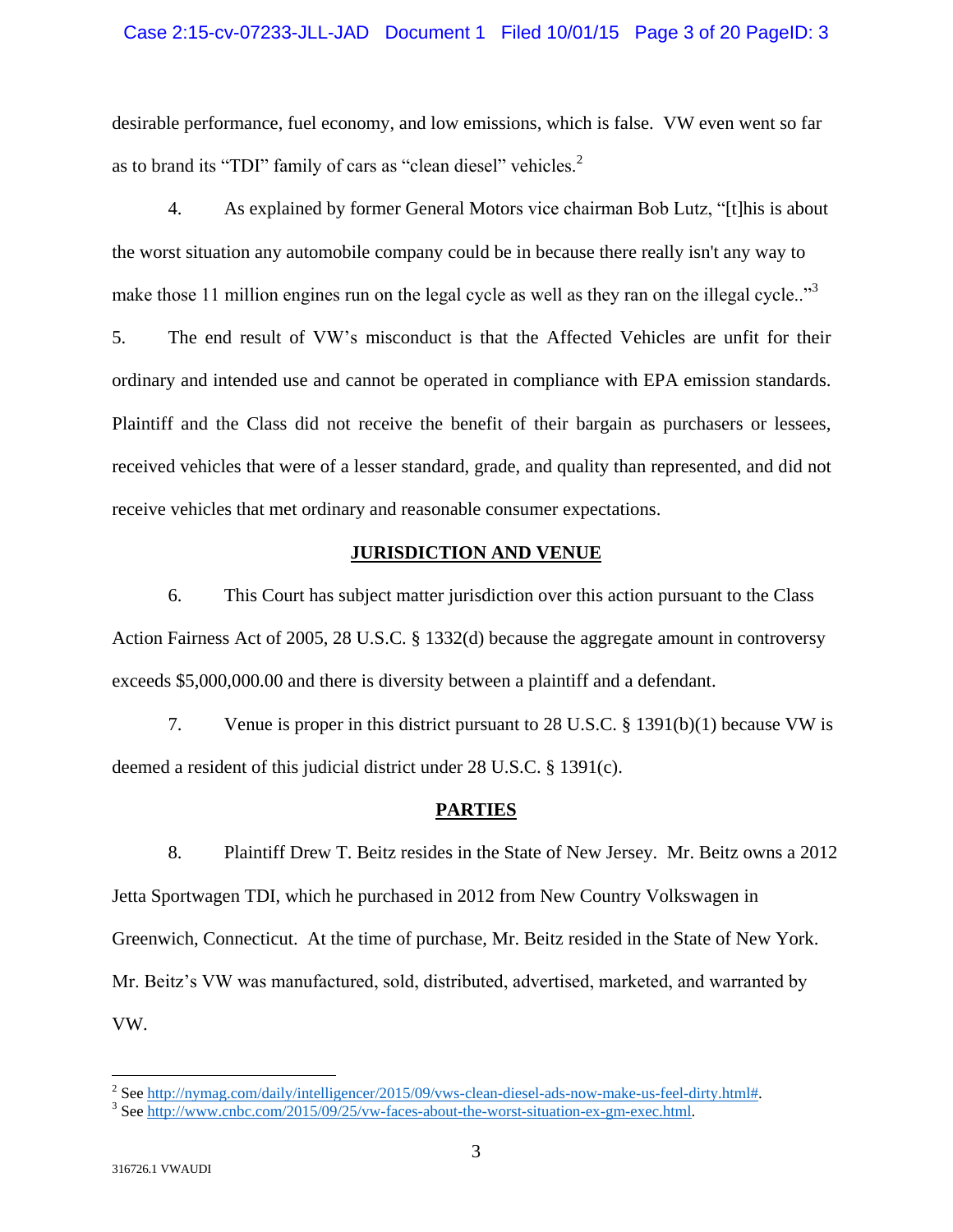9. Mr. Beitz purchased his VW primarily for his personal, family, and household use.

10. Mr. Beitz was primarily motivated to purchase his VW because of VW's representation that the vehicle would provide good mileage and performance, and had low emissions.

11. VW is comprised of the following automobile brands: Volkswagen Passenger Cars, Audi, SEAT, ŠKODA, Bentley, Bugatti, Lamborghini, Porsche, Ducati, Volkswagen Commercial Vehicles, Scania and MAN.

12. VW is a New Jersey corporation with its headquarters in Herndon, Virginia. At all times relevant herein, VW was engaged in the business of designing, manufacturing, constructing, assembling, marketing, warranting, distributing, selling, leasing, and servicing automobiles, including the Affected Vehicles, and other motor vehicles and motor vehicle components throughout the United States.

## **FACTUAL ALLEGATIONS**

13. Automakers often seek to distinguish themselves from competitors by representing that their vehicles are environmentally friendly, i.e. that they produce low emissions and provide favorable fuel economy. VW is no exception, and has attempted to lure consumers with representations that their vehicles have low emissions and provide excellent fuel efficiency.

14. However, those representations have been proven false. Federal and state government agencies recently disclosed to the public that VW installs software into Affected Vehicles, called "defeat devices", which detect when Affected Vehicles are undergoing government required emissions testing.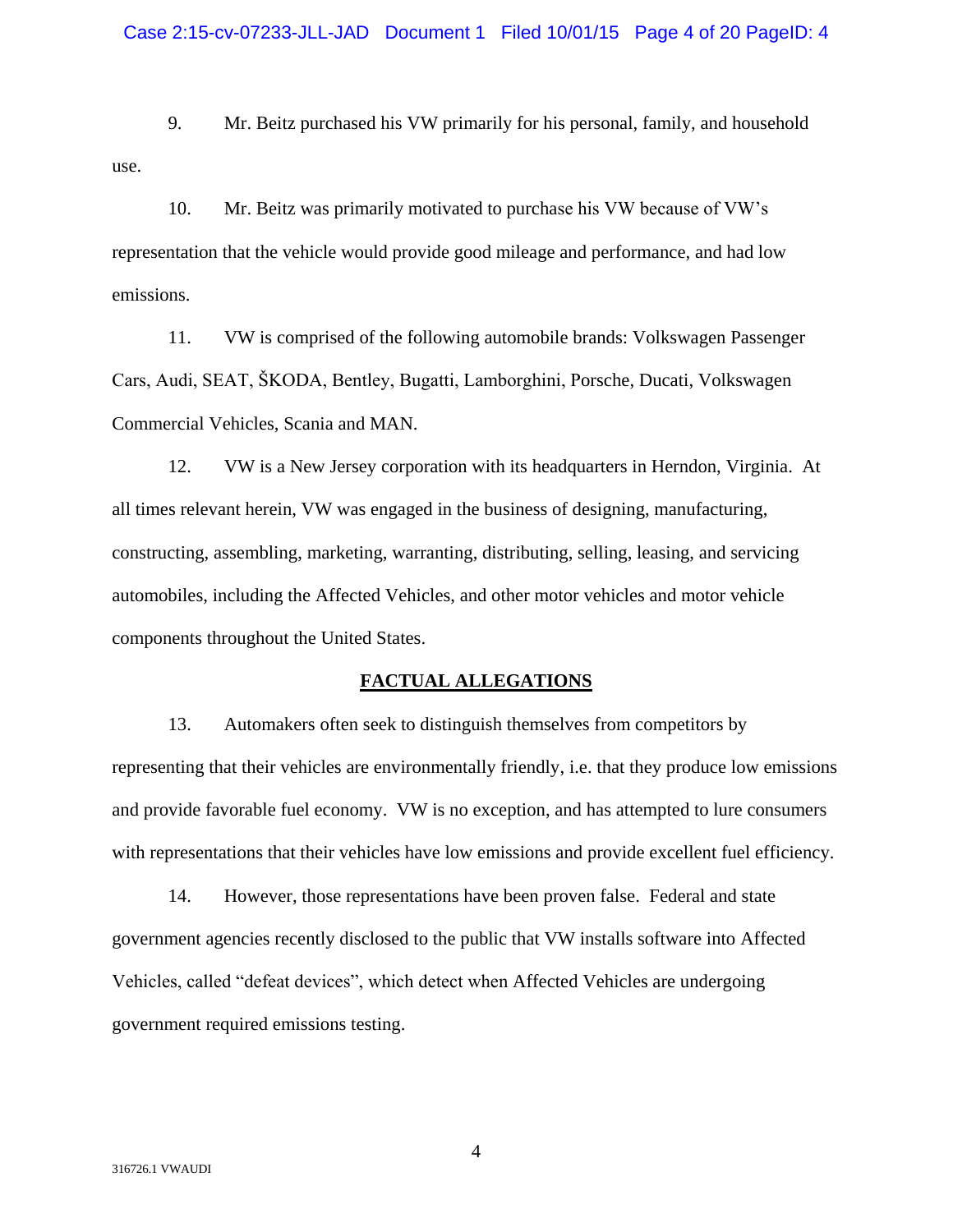## Case 2:15-cv-07233-JLL-JAD Document 1 Filed 10/01/15 Page 5 of 20 PageID: 5

15. The Defeat Devices ensure that only during emissions testing are the Affected Vehicles' complete emissions control systems fully functional. At all other times, the controls are not fully functional, resulting in Affected Vehicles operating on the road by emitting as much as 40 times the amount of pollution allowed by law.

16. VW is recalling approximately 480,000 vehicles in the United States in order to disable the defeat devices, and in order to make sure that Affected Vehicles have properly functioning emissions control systems. However, once the defeat devices are disabled, and the Affected Vehicles are operating within the proper emissions standards, the Affected Vehicles will not perform as well, and they will have less desirable fuel efficiency.

#### **TOLLING OF THE STATUTE OF LIMITATIONS**

17. Plaintiff and the other Class Members (defined below) were not reasonably able to discover the defeat devices until after purchasing or leasing the Affected Vehicles, despite their exercise of due diligence.

18. Despite their due diligence, Plaintiff and the other Class Members could not reasonably have been expected to learn or discover that they were deceived and that material information concerning the Affected Vehicles and the installation of the Defeat Device was concealed from them. Therefore, the discovery rule is applicable to the claims asserted by Plaintiff and the other Class Members.

19. Any applicable statute of limitation has also been tolled by Defendant's knowledge, active concealment, and denial of the facts alleged herein. Defendant is further estopped from relying on any statute of limitation because of its concealment of the illegal defeat device installed in the Affected Vehicles.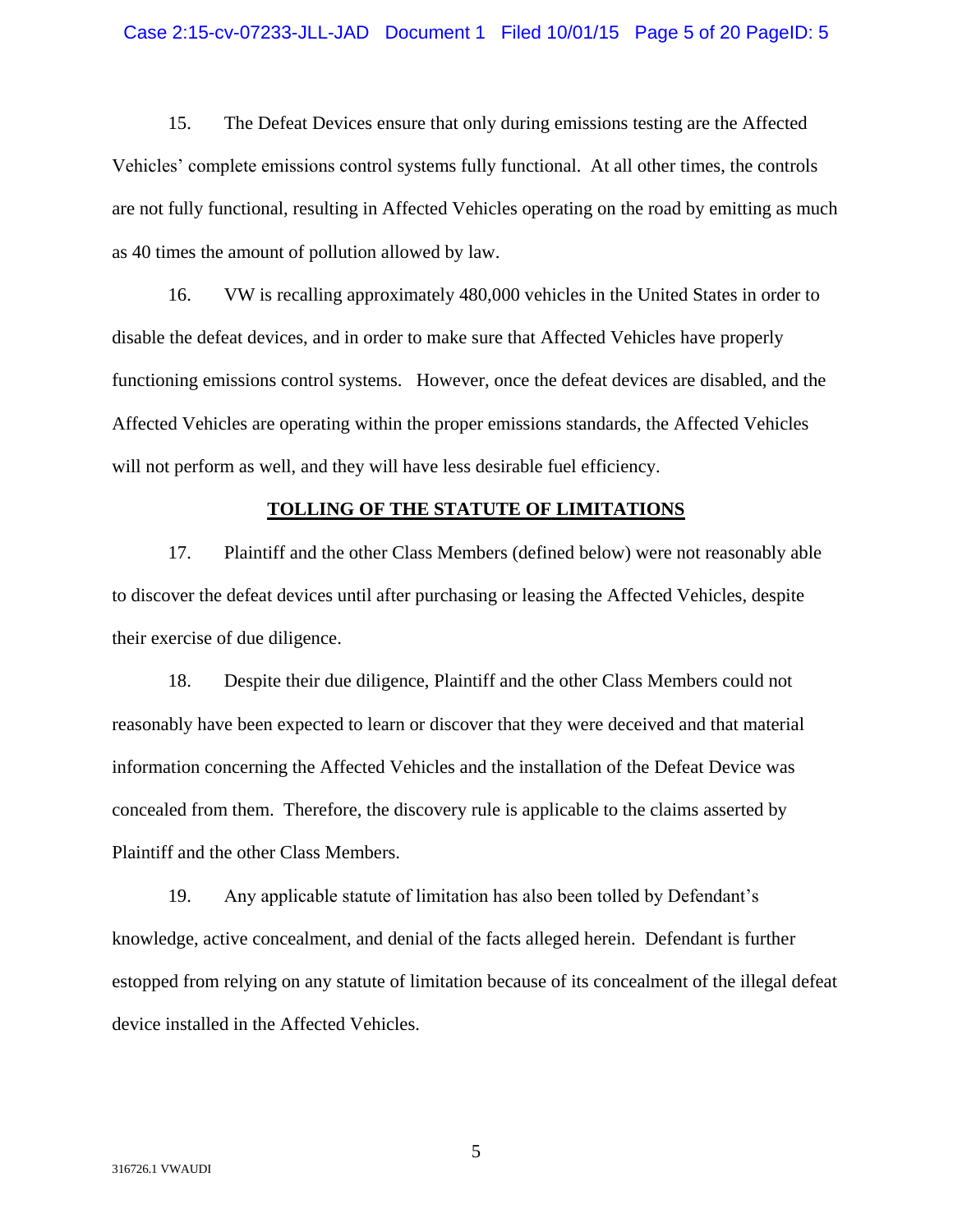## **CLASS ACTION ALLEGATIONS**

20. Plaintiff brings this lawsuit as a class action on behalf of himself and all other

Class Members similarly situated as members of the proposed Class pursuant to Federal Rules of

Civil Procedure 23(a) and (b)(3) and/or (b)(2). This action satisfies the numerosity,

commonality, typicality, adequacy, predominance, and superiority requirements of those

provisions.

21. The proposed nationwide class Plaintiff seeks to represent (the "Class") is defined as follows:

All persons in the United States who purchased or leased an Affected Vehicle with the defeat device. Excluded from the Class are VW officers, directors, and employees (the "Nationwide Class").

22. Plaintiff also brings this action on behalf of a statewide class of all persons who

purchased or leased an Affected Vehicle in the State of Connecticut:

All persons who purchased or leased an Affected Vehicle with the defeat device in the State of Connecticut. Excluded from the Class are VW officers, directors, and employees (the "Connecticut Subclass").

23. Excluded from the Class are: (1) VW, any entity or division in which VW has a

controlling interest, and its legal representatives, officers, directors, assignees, and successors;

(2) the Judge to whom this case is assigned and the Judge's staff; (3) governmental entities; and

(4) those persons who have suffered personal injuries as a result of the facts alleged herein.

Plaintiff reserves the right to amend the Class definitions if discovery and further investigation

reveal that the Class should be expanded, otherwise divided into subclasses, or modified in any

other way.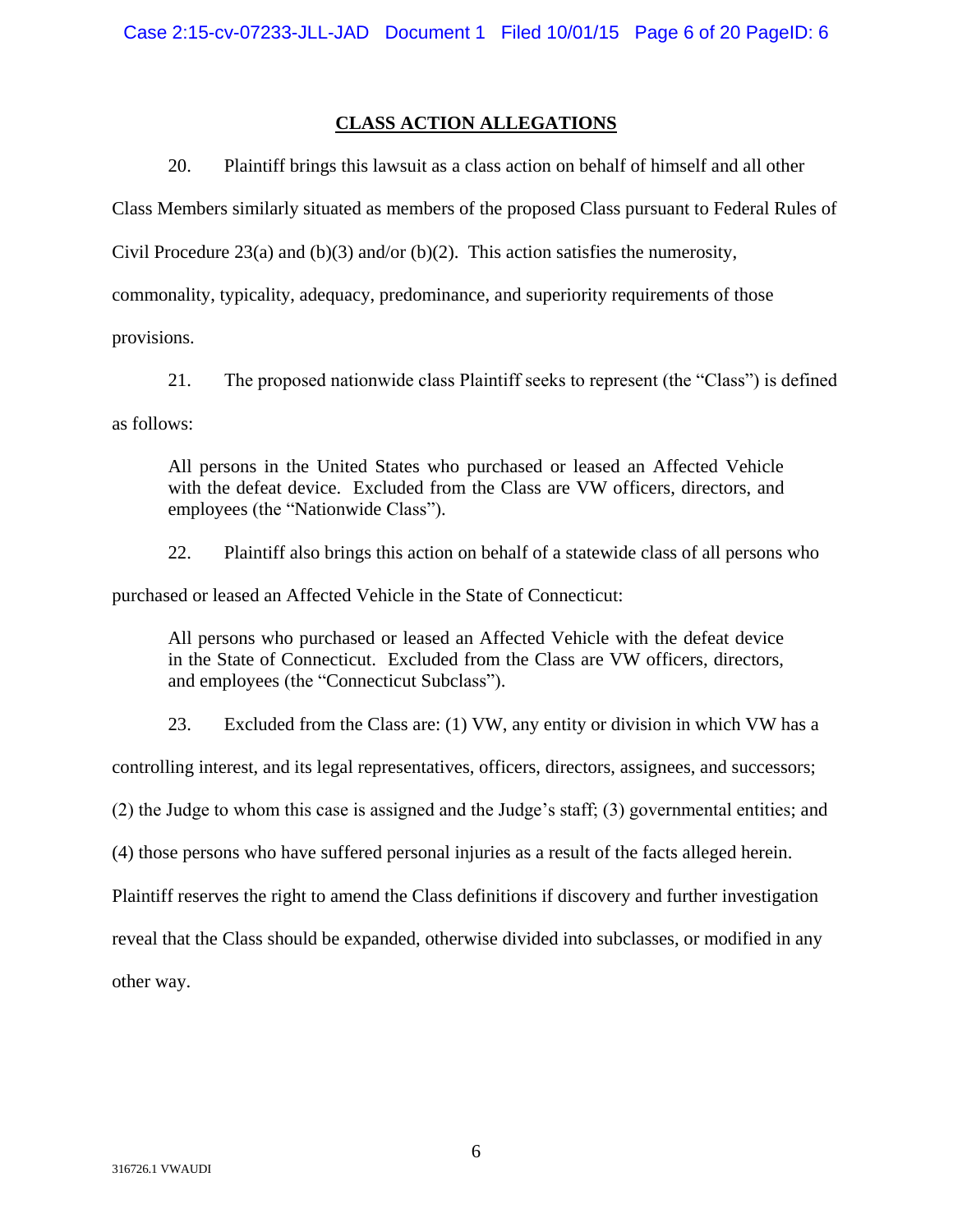## **Numerosity & Ascertainability**

24. Although the exact number of Class Members is uncertain and can only be ascertained through appropriate discovery, the number is great enough such that joinder is impracticable. The disposition of the claims of these Class Members in a single action will provide substantial benefits to all parties and to the Court. Class Members are readily identifiable from information and records in VW's possession, custody, or control, as well as from records kept by the Department of Motor Vehicles.

## **Typicality**

25. The claims of the representative Plaintiff are typical of the claims of the Class in that the representative Plaintiff, like all Class Members, purchased or leased an Affected Vehicle designed, manufactured, and distributed by VW. The representative Plaintiff, like all Class Members, has been damaged by VW's misconduct in that he has incurred or will incur the damages associated with the defeat device. Furthermore, the factual bases of VW's misconduct are common to all Class Members and represent a common thread of misconduct resulting in injury to all Class Members.

## **Adequate Representation**

26. Plaintiff will fairly and adequately represent and protect the interests of the Class. Plaintiff has retained counsel with substantial experience in prosecuting consumer class actions.

27. Plaintiff and his counsel are committed to vigorously prosecuting this action on behalf of the Class, and have the financial resources to do so. Neither Plaintiff nor his counsel have interests adverse to those of the Class.

## **Predominance of Common Issues**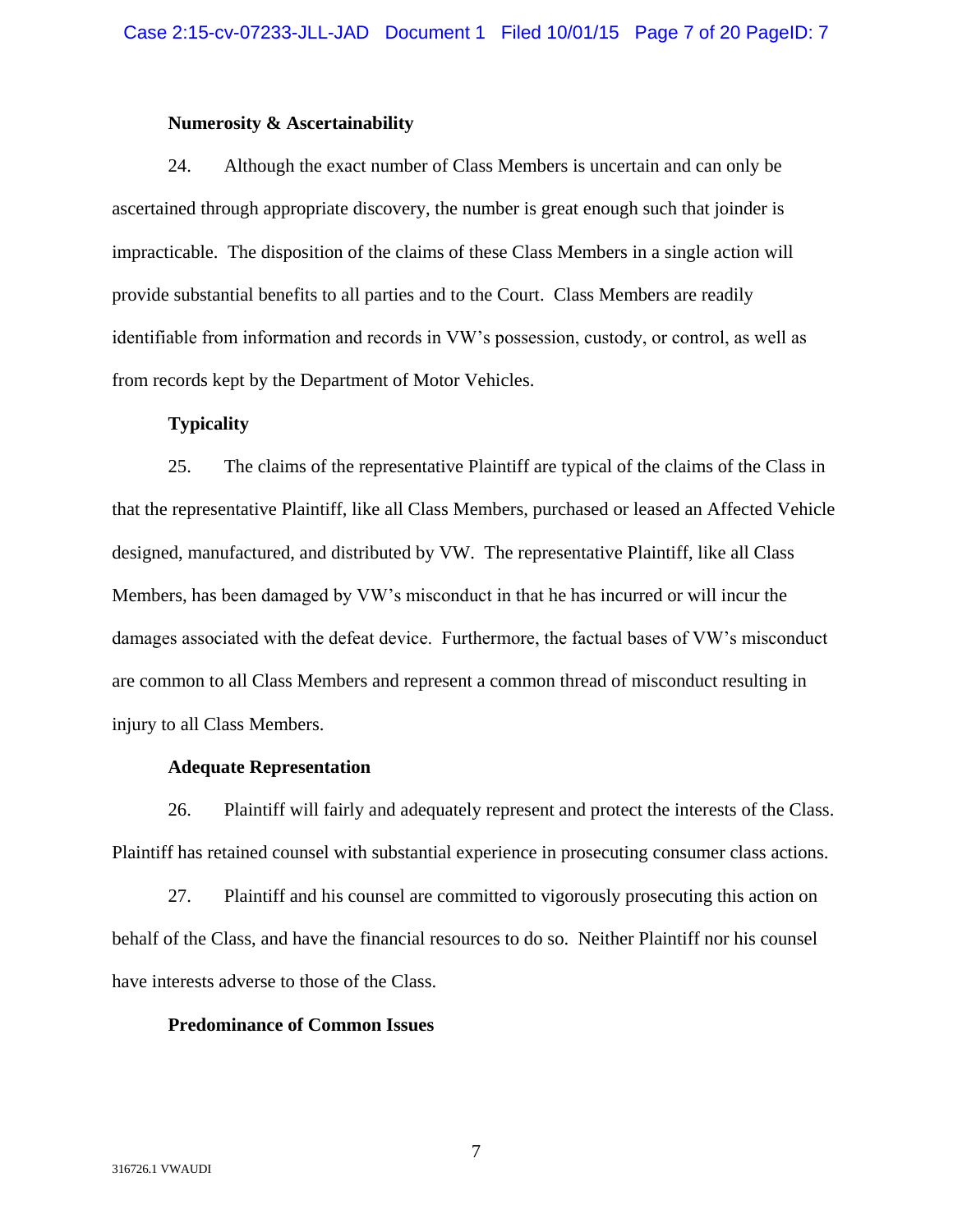28. There are numerous questions of law and fact common to Plaintiff and Class Members that predominate over any question affecting only individual Class Members, the answer to which will advance resolution of the litigation as to all Class Members. These common legal and factual issues include:

- a. whether the Affected Vehicles suffer from the defeat device;
- b. whether the defeat device constitutes an unreasonable safety risk;
- c. whether VW knew or should have known about the defeat device and its adverse effects, and, if yes, how long VW has known of the defeat device and its adverse effects;
- d. whether the existence of the defeat device and its intended purpose constitutes a material fact reasonable consumers would have considered in deciding whether to purchase an Affected Vehicle;
- e. whether VW had a duty to disclose the defeat device and its intended purpose and consequences to Plaintiff and Class Members;
- f. whether VW omitted and failed to disclose material facts about the Affected Vehicles;
- g. whether VW's concealment of the defeat device software in the Affected Vehicles induced Plaintiffs and Class Members to act to their detriment by purchasing Affected Vehicles;
- h. whether Volkswagen violated state consumer protection statutes, including, *inter alia*, the Connecticut Unfair Trade Practices Act ("CUTPA"), Conn. Gen. Stat. § 42-110a, *et seq*., and if so, what remedies are available by law;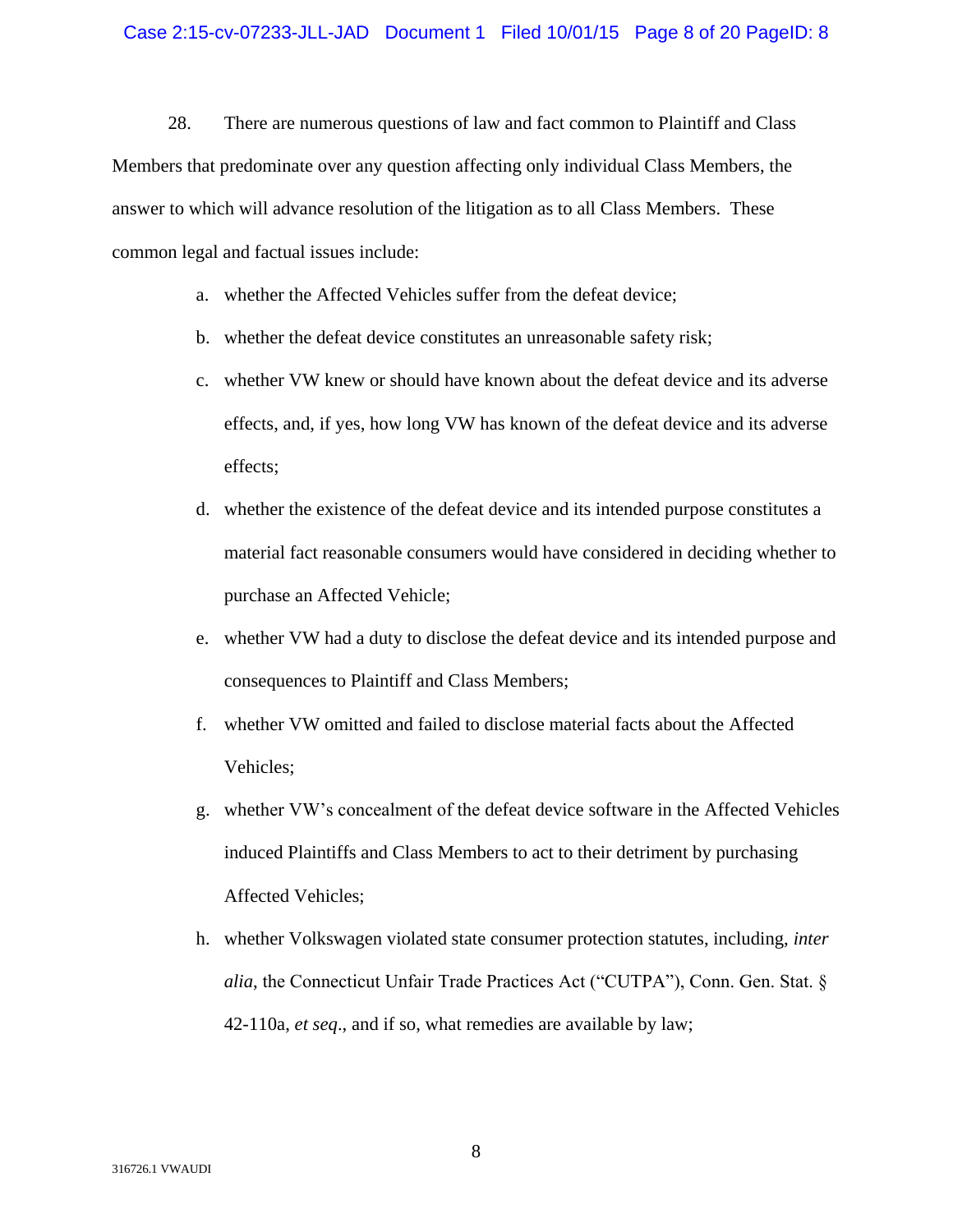- i. whether the Affected Vehicles were fit for their ordinary and intended use, in violation of the implied warranty of merchantability;
- j. whether Plaintiffs and Class Members are entitled to a declaratory judgment stating that the defeat device in the Affected Vehicles is not merchantable;
- k. whether Plaintiffs and Class Members are entitled to equitable relief, including, but not limited to, a preliminary and/or permanent injunction;
- l. whether VW should be declared responsible for notifying all Class Members of the defeat device and ensuring that all VW vehicles with the defeat device are recalled and repaired;
- m. what aggregate amounts of statutory penalties are sufficient to punish and deter Defendant and to vindicate statutory and public policy, and how such penalties should most equitably be distributed among Class members;
- n. whether VW was unjustly enriched by a benefit conferred on it by Plaintiffs and other Class Members such that it would be inequitable, unconscionable and unjust for VW to retain that benefit; and
- o. whether the Affected Vehicles can be made to comply with the EPA standards, and if so whether such modifications can be made to the Affected Vehicles without substantially degrading the Affected Vehicles' efficiency and performance.

## **Superiority**

29. Plaintiff and Class Members have all suffered and will continue to suffer harm and damages as a result of VW's unlawful and wrongful conduct. A class action is superior to other available methods for the fair and efficient adjudication of this controversy.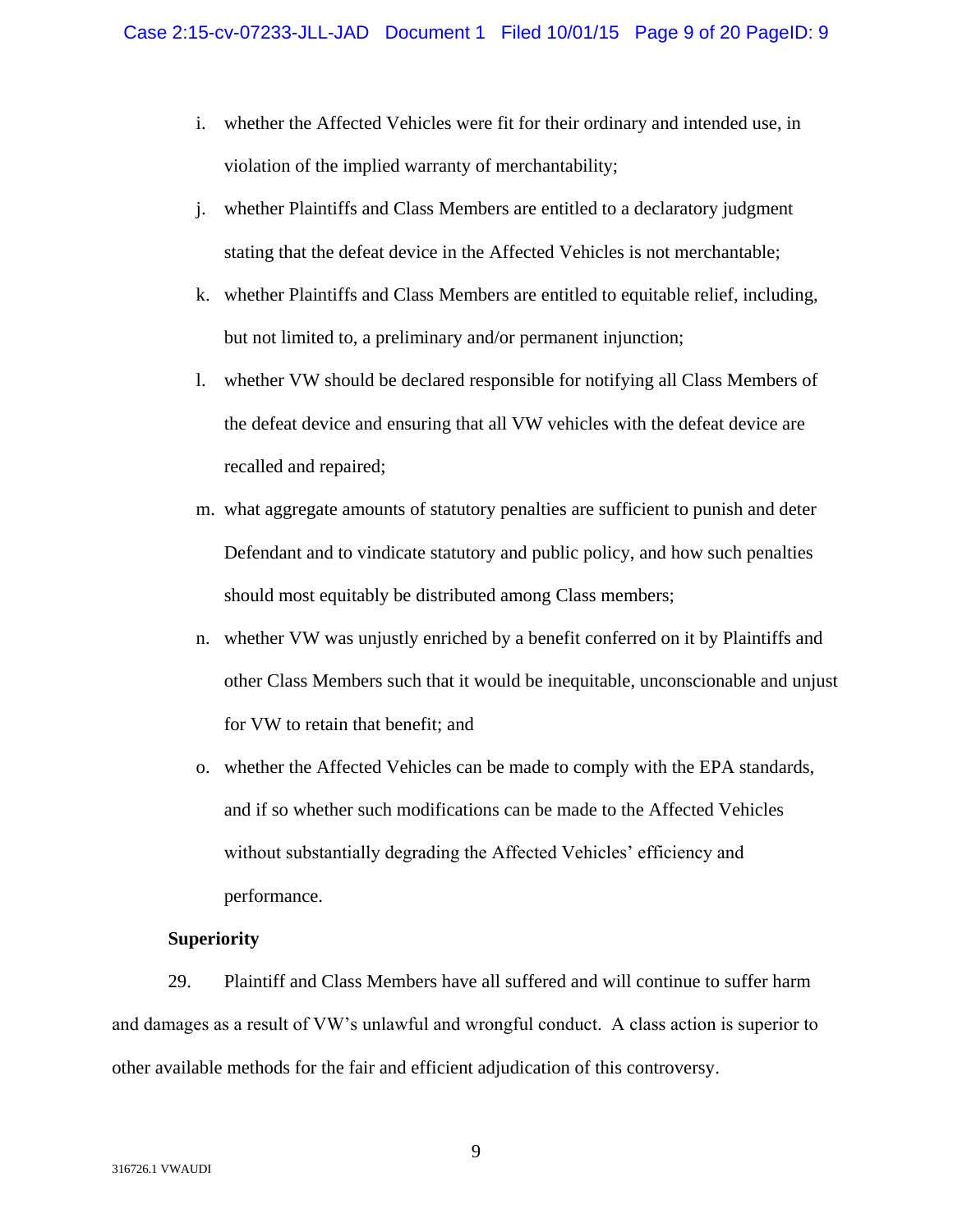30. Absent a class action, most Class Members would likely find the cost of litigating their claims prohibitively high and would therefore have no effective remedy at law. Because of the relatively small size of the individual Class Members' claims, it is likely that only a few Class Members could afford to seek legal redress for VW's misconduct. Absent a class action, Class Members will continue to incur damages, and VW's misconduct will continue without remedy.

31. Class treatment of common questions of law and fact would also be a superior method to multiple individual actions or piecemeal litigation in that class treatment will conserve the resources of the courts and the litigants, and will promote consistency and efficiency of adjudication.

## **COUNT I**

## **(Violation of Magnuson-Moss Warranty Act, 15 U.S.C. § 2301** *et seq.***, on behalf of the Nationwide Class)**

32. Plaintiff hereby incorporates by reference the allegations contained in the preceding paragraphs of this Complaint.

33. Plaintiff brings this cause of action on behalf of himself and on behalf of the members of the Nationwide Class.

34. Plaintiff and the other Class Members are "consumers" within the meaning of the Magnuson-Moss Warranty Act, 15 U.S.C. § 2301(3).

35. Defendant is a "supplier" and "warrantor" within the meaning of 15 U.S.C. §§  $2301(4)-(5)$ .

36. The Affected Vehicles are "consumer products" within the meaning of 15 U.S.C.  $§$  2301(1).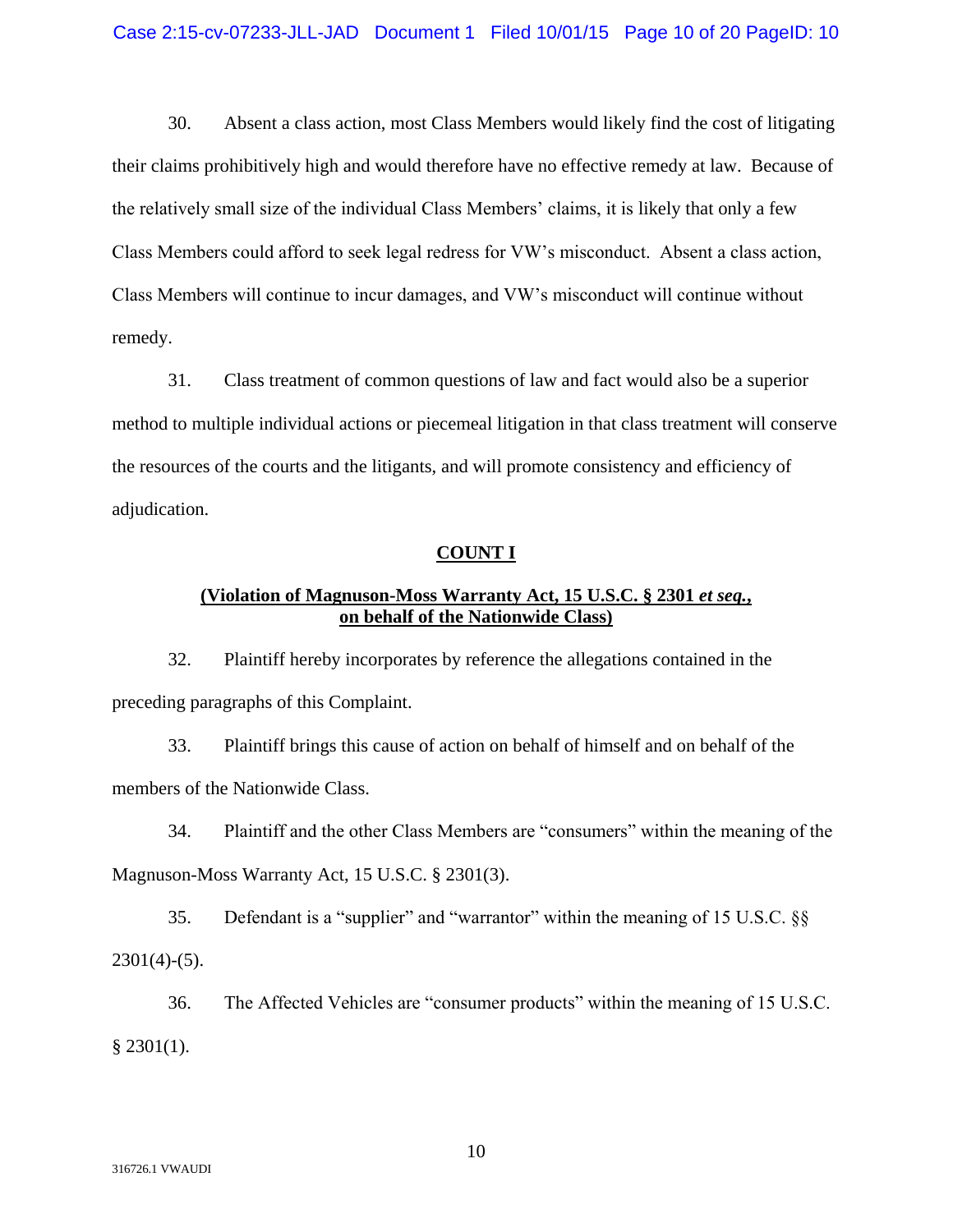## Case 2:15-cv-07233-JLL-JAD Document 1 Filed 10/01/15 Page 11 of 20 PageID: 11

37. Defendant's express warranty is a "written warranty" within the meaning of 15 U.S.C. § 2301(6).

- 38. Defendant breached the express warranty by:
	- a. Extending Limited Warranty with the purchase or lease of the Affected Vehicles, thereby warranting to repair or replace any part defective in material or workmanship at no cost to the owner or lessee; and
	- b. Selling and leasing Affected Vehicles with illegally installed defeat device software, requiring repair or replacement within the warranty period.

39. Defendant's breach of the express warranty deprived the Plaintiff and the other Class Members of the benefits of their bargains.

40. The amount in controversy of Plaintiff's individual claims meets or exceeds the sum or value of \$25. In addition, the amount in controversy meets or exceeds the sum or value of \$50,000 (exclusive of interests and costs) computed on the basis of all claims to be determined in this suit.

41. Defendant has been afforded a reasonable opportunity to cure its breach of written warranty and/or Plaintiff and the other Class Members were not required to do so, because affording Defendant a reasonable opportunity to cure its breach of written warranty would have been futile. Defendant was also on notice of the illegally installed defeat device software from the complaints and service requests it received from various governmental entities and Class Members.

42. As a direct and proximate cause of Defendant's breach of written warranty, Plaintiff and the other Class Members sustained damages and other losses in an amount to be determined at trial. Defendant's conduct damaged Plaintiff and the other Class Members, who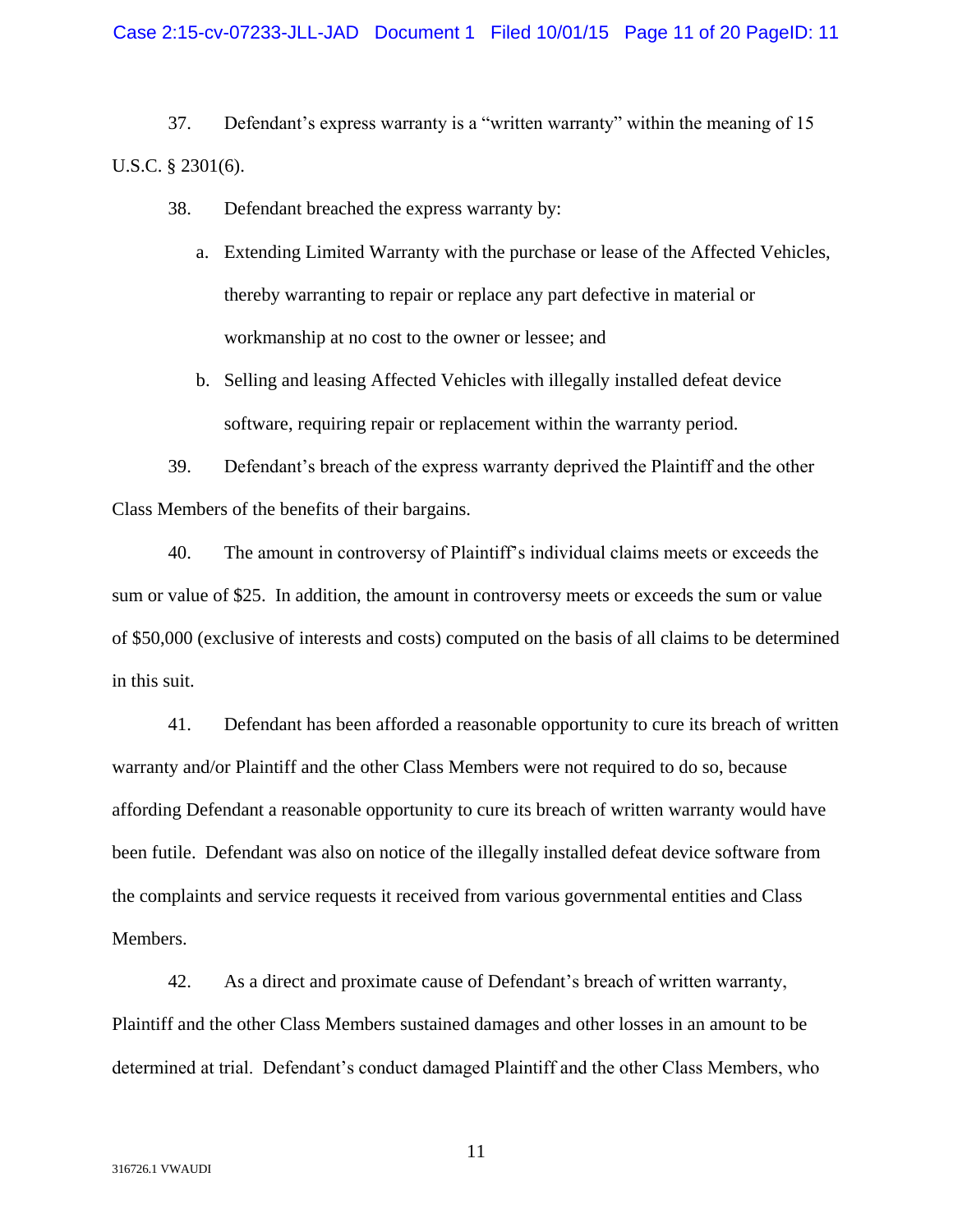are entitled to recover actual damages, consequential damages, specific performance, diminution in value, and costs, including statutory attorney fees and/or other relief as appropriate.

## **COUNT II**

## **(Fraudulent Omission on behalf of the Nationwide Class)**

43. Plaintiff hereby incorporates by reference the allegations contained in the preceding paragraphs of this Complaint.

44. Plaintiff brings this cause of action on behalf of himself and on behalf of the members of the Nationwide Class.

45. Defendant knew that the Affected Vehicles contained illegal defeat device software and thus were not suitable for their intended use.

46. Defendant concealed from and failed to disclose to Plaintiff and the Class the defective nature of the Affected Vehicles due to the defeat device software.

47. Defendant was under a duty to Plaintiff and the Class to disclose the defective nature of the Affected Vehicles due to the defeat device software because:

- a. Defendant was in a superior position to know the true state of facts about the defeat device software installed in the Affected Vehicles; and
- b. Defendant actively concealed the defective nature of the Affected Vehicles from Plaintiff and the Class.

48. The facts concealed or not disclosed by Defendant to Plaintiff and the other Class Members are material in that a reasonable person would have considered them to be important in deciding whether to purchase Defendant's Affected Vehicles or pay a lesser price for these vehicles. Had Plaintiff and the Class Members known the defective nature of the Affected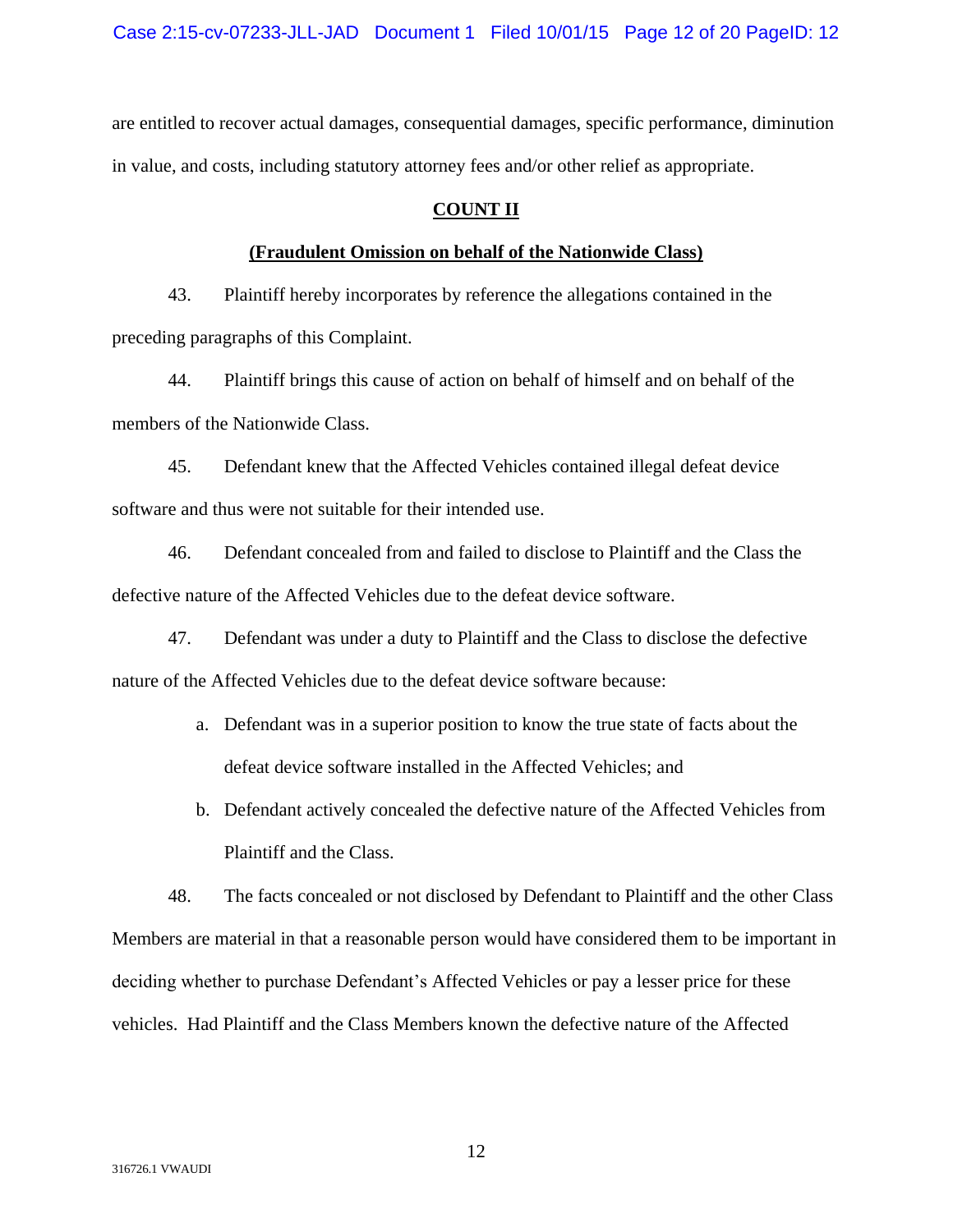## Case 2:15-cv-07233-JLL-JAD Document 1 Filed 10/01/15 Page 13 of 20 PageID: 13

Vehicles due to the illegal defeat device software, they would not have purchased the Affected Vehicles or would have paid less for them.

49. Defendant concealed or failed to disclose the defeat device software and its true nature contained in the Affected Vehicles in order to induce Plaintiff and the Class Members to act thereon. Plaintiff and the other Class Members justifiably relied on the omission to their detriment. This detriment is evident from Plaintiff's and the Class Members' purchase or lease of Defendant's Affected Vehicles.

50. As a direct and proximate result of Defendant's misconduct, Plaintiff and the Class have suffered and will continue to suffer actual damages.

## **COUNT III**

## **(Breach of Express Warranty on behalf of the Nationwide Class)**

51. Plaintiff hereby incorporates by reference the allegations contained in the preceding paragraphs of this Complaint.

52. Plaintiff brings this cause of action on behalf of himself and on behalf of the members of the Nationwide Class. Defendant provided all purchasers and lessees of the Class Vehicles with the express warranty described herein, which became part of the basis of the bargain.

53. The defeat device software was manufactured and/or installed and/or distributed by Defendant in the Affected Vehicles and is covered by the express warranty.

54. Defendant breached the express warranty by:

a. Extending a Limited Warranty with the purchase or lease of the Class Vehicles, thereby warranting to repair or replace any defect in material or workmanship at no cost to the owner or lessee; and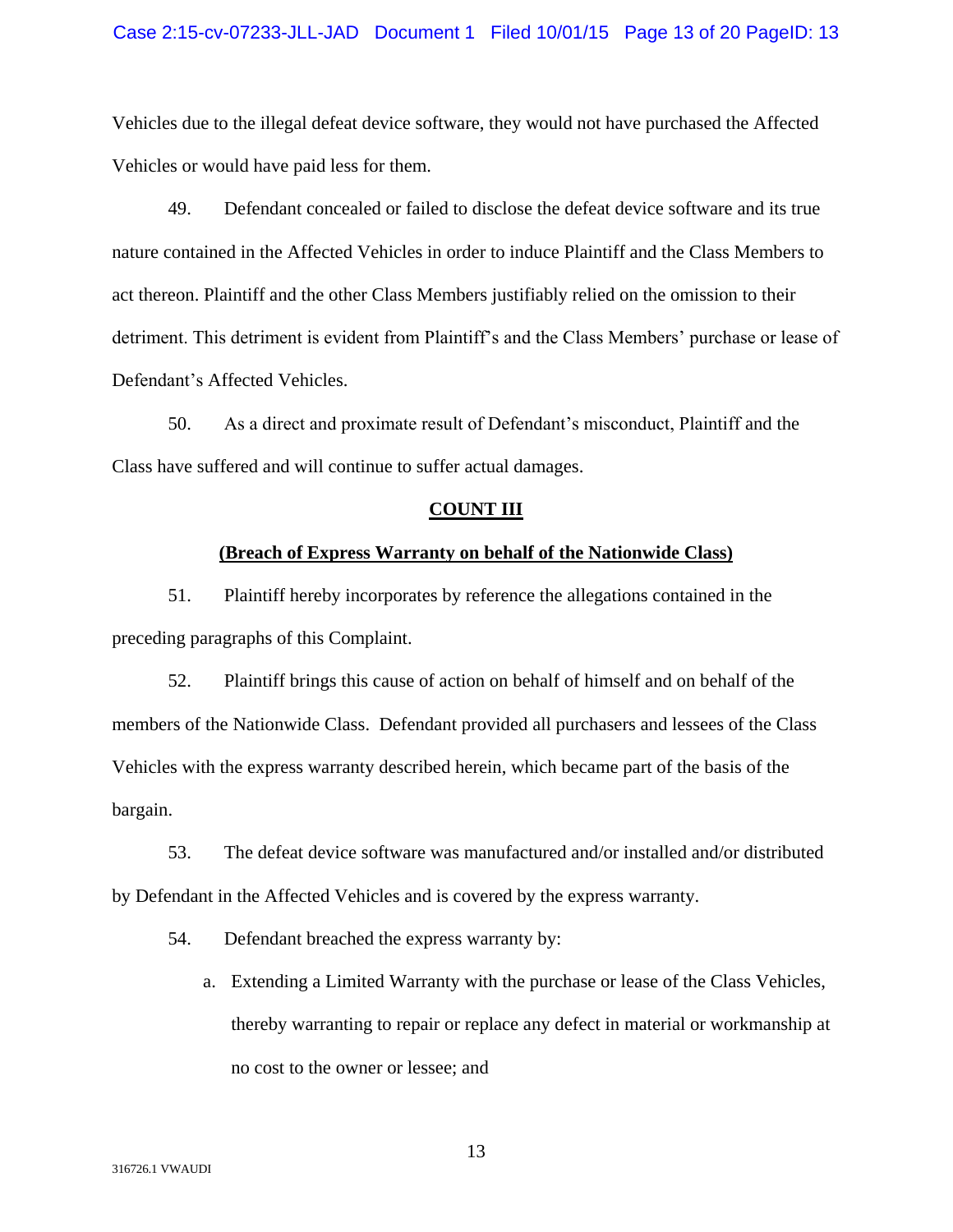b. Selling and leasing Class Vehicles with the illegal defeat device software installed, requiring repair or replacement within the warranty period.

55. As a direct and proximate cause of Defendant's breach, Plaintiff and the other Class Members have suffered damages and continue to suffer damages, including economic damages at the point of sale or lease, *i.e.*, the difference between the value of the vehicle as promised and the value of the vehicle as delivered. Additionally, Plaintiff and the other Class Members either have incurred or will incur economic damages related to the illegally installed defeat device software described herein.

## **COUNT IV**

## **(Beach of Implied Warranty on behalf of the Nationwide Class)**

56. Plaintiff hereby incorporates by reference the allegations contained in the preceding paragraphs of this Complaint.

57. Plaintiff brings this cause of action on behalf of himself and on behalf of the Nationwide Class.

58. Defendant was at all relevant times the manufacturer, distributor, warrantor, and/or seller of the Affected Vehicles. Defendant knew or had reason to know of the specific use for which the Affected Vehicles were purchased.

59. Defendant provided Plaintiff and the other Class Members with an implied warranty that the Affected Vehicles and any parts thereof were merchantable and fit for the ordinary purposes for which they were sold. However, the Affected Vehicles were and are not fit for their ordinary purpose of providing reasonably reliable and safe transportation because, *inter alia*, the Affected Vehicles contained an illegal defeat device software that adversely impacted emissions.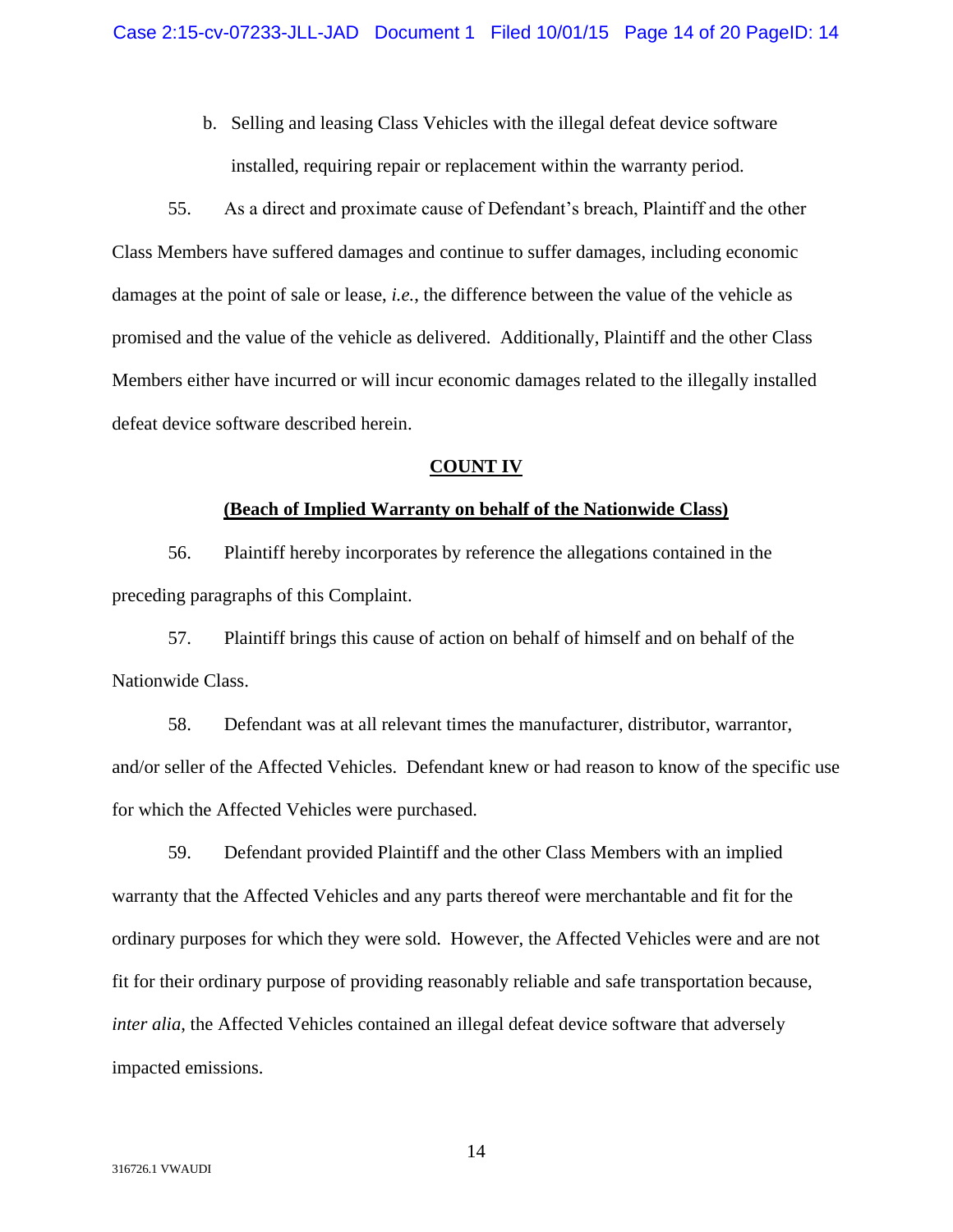## Case 2:15-cv-07233-JLL-JAD Document 1 Filed 10/01/15 Page 15 of 20 PageID: 15

60. Defendants impliedly warranted that the Affected Vehicles were of merchantable quality and fit for such use. This implied warranty included, among other things: (i) a warranty that the Affected Vehicles manufactured, supplied, distributed, and/or sold by Defendants were safe and reliable for providing transportation; and (ii) a warranty that the Affected Vehicles would be fit for their intended use while the Affected Vehicles were being operated.

61. Contrary to the applicable implied warranties, the Affected Vehicles at the time of sale and thereafter were not fit for their ordinary and intended purpose of providing Plaintiff and the other Class Members with reliable, durable, and safe transportation. Instead, the Class Vehicles are defective, including but not limited to the installation of an illegal defeat device software that adversely impacted emissions.

62. As a direct and proximate result of VW's false and misleading representations and warranties, Plaintiff and other Class members suffered significant injury when Volkswagen sold them vehicles that, it is now clear, are worth far less than the price Plaintiff and other Class members paid for them.

## **COUNT V**

## **(Unjust Enrichment on behalf of the Nationwide Class)**

63. Plaintiff hereby incorporates by reference the allegations contained in the preceding paragraphs of this Complaint.

64. Plaintiff brings this cause of action on behalf of himself and on behalf of the Nationwide Class.

65. VW has received and retained a benefit from Plaintiff and the Class, resulting in inequity.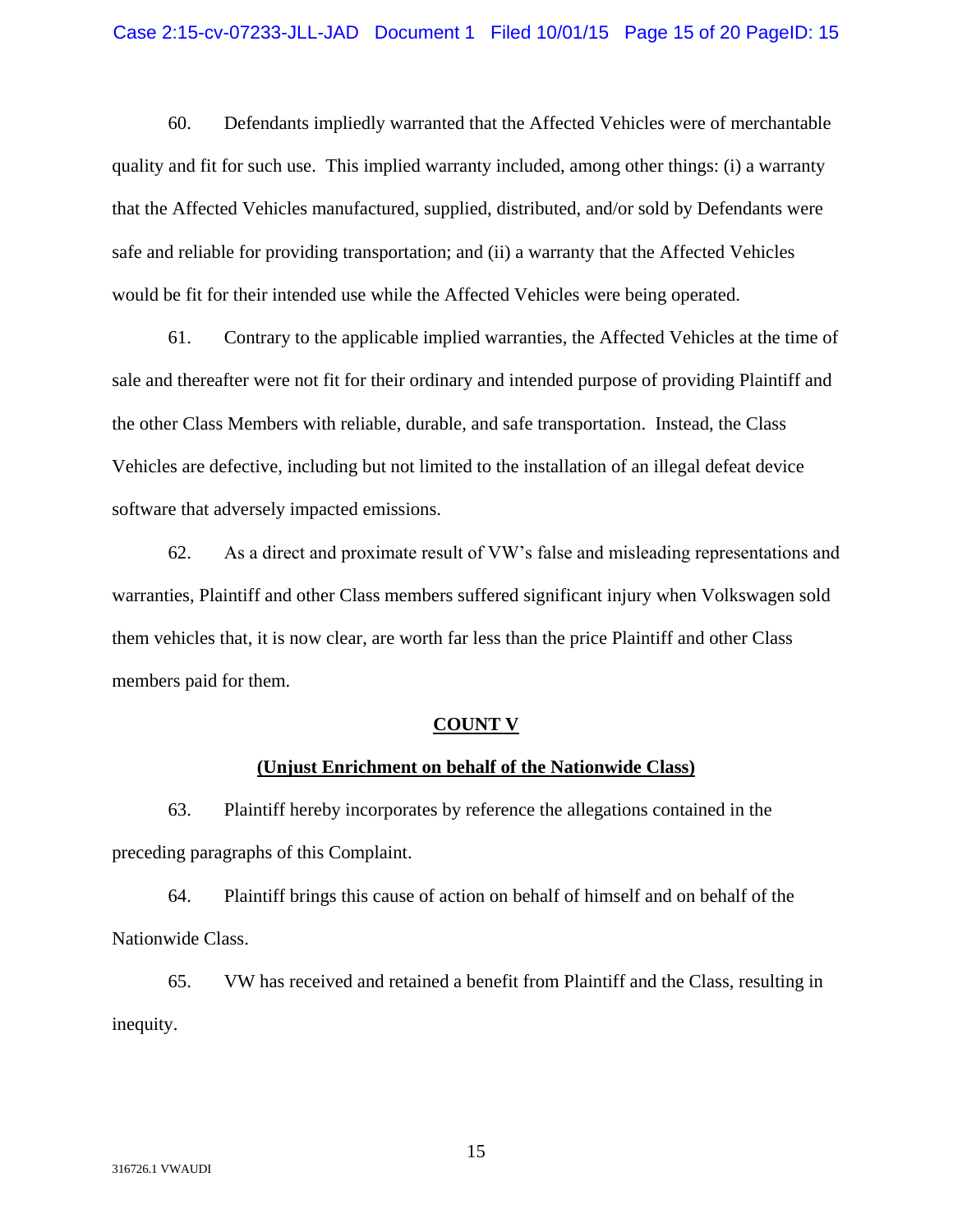## Case 2:15-cv-07233-JLL-JAD Document 1 Filed 10/01/15 Page 16 of 20 PageID: 16

66. VW has benefitted from selling and leasing vehicles whose value was artificially inflated by VW's concealment of the Affected Vehicles' performance and emissions problems for far more than they were worth, at a profit. Plaintiff and members of the Class have overpaid for the Affected Vehicles.

67. VW has further benefitted by avoiding the costs of a recall and other lawsuits, and has benefitted from its statements about the success of VW diesel vehicles. Thus, all Class Members have conferred a benefit on VW, which it is inequitable for VW to retain.

68. Plaintiff was not aware of the true facts of the Affected Vehicles and did not benefit from VW's conduct.

69. VW knowingly accepted the benefits of its unjust conduct.

70. As a result of VW's conduct, the amount of its unjust enrichment should be disgorged, in an amount to be determined at trial.

#### **COUNT VI**

#### **(Violation of the CUTPA on behalf of the Connecticut Subclass**)

71. Plaintiff hereby incorporates by reference the allegations contained in the preceding paragraphs of this Complaint.

72. Plaintiff brings this cause of action on behalf of himself and on behalf of the Connecticut Subclass.

73. Conn. Gen. Stat. § 42-110b(a) prohibits, "unfair methods of competition and unfair or deceptive acts or practices in the conduct of any trade or commerce."

74. VW has violated the CUTPA by, *inter alia*, failing to disclose and concealing the defeat device software in the Affected Vehicles and its intended purpose from Plaintiff and prospective Class Members. VW represented that the Affected Vehicles had characteristics and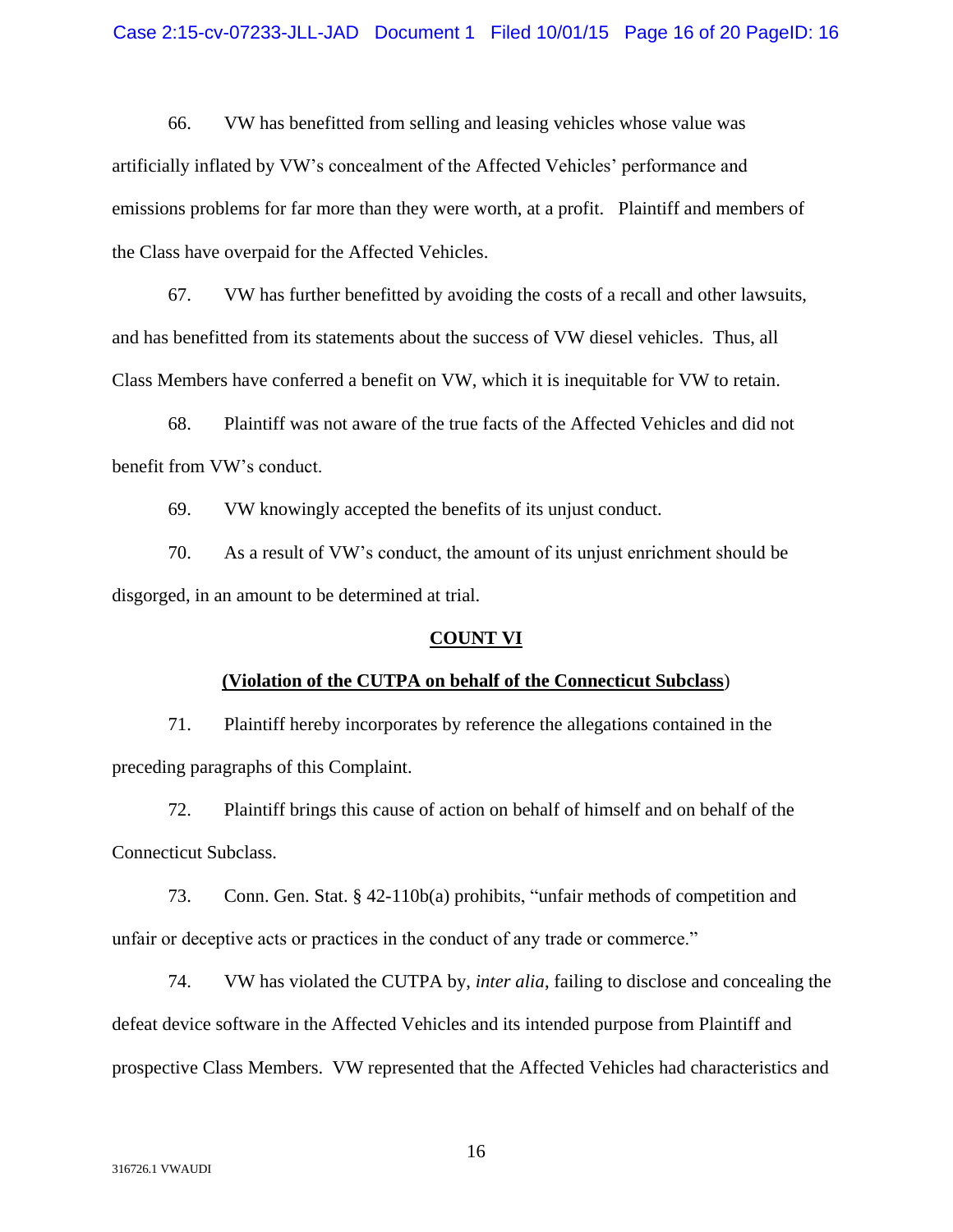## Case 2:15-cv-07233-JLL-JAD Document 1 Filed 10/01/15 Page 17 of 20 PageID: 17

benefits that they do not have, and represented that their Class Vehicles were of a particular standard, quality, or grade when they were of another.

75. Defendant's unfair and deceptive acts or practices occurred repeatedly in Defendant's trade or business, were capable of deceiving a substantial portion of the purchasing public, and imposed a serious safety risk on the public.

76. Defendant knew that the Affected Vehicles contained the defeat device software and the adverse consequences that software would have on the Affected Vehicles and environment, and thus the Affected Vehicles were not suitable for their intended use.

77. Defendant was under a duty to Plaintiff and the Class Members to disclose the defeat device software contained in the Class Vehicles and its intended adverse consequences because:

- a. Defendant was in a superior position to know the true state of facts about the defeat device contained in the Affected Vehicles;
- b. Plaintiff and the Class Members could not reasonably have been expected to learn or discover that their Affected Vehicles contained a defeat device software or its intended illegal purpose; and
- c. Defendant knew that Plaintiff and the Class Members could not reasonably have been expected to learn about or discover the defeat device software.

78. By failing to disclose the Defeat Device software, Defendant has knowingly and intentionally concealed material facts and breached its duty not to do so.

79. The facts concealed or not disclosed by Defendant to Plaintiff and the other Class Members are material because a reasonable consumer would have considered them to be important in deciding whether or not to purchase the Class Vehicles, or to pay less for them.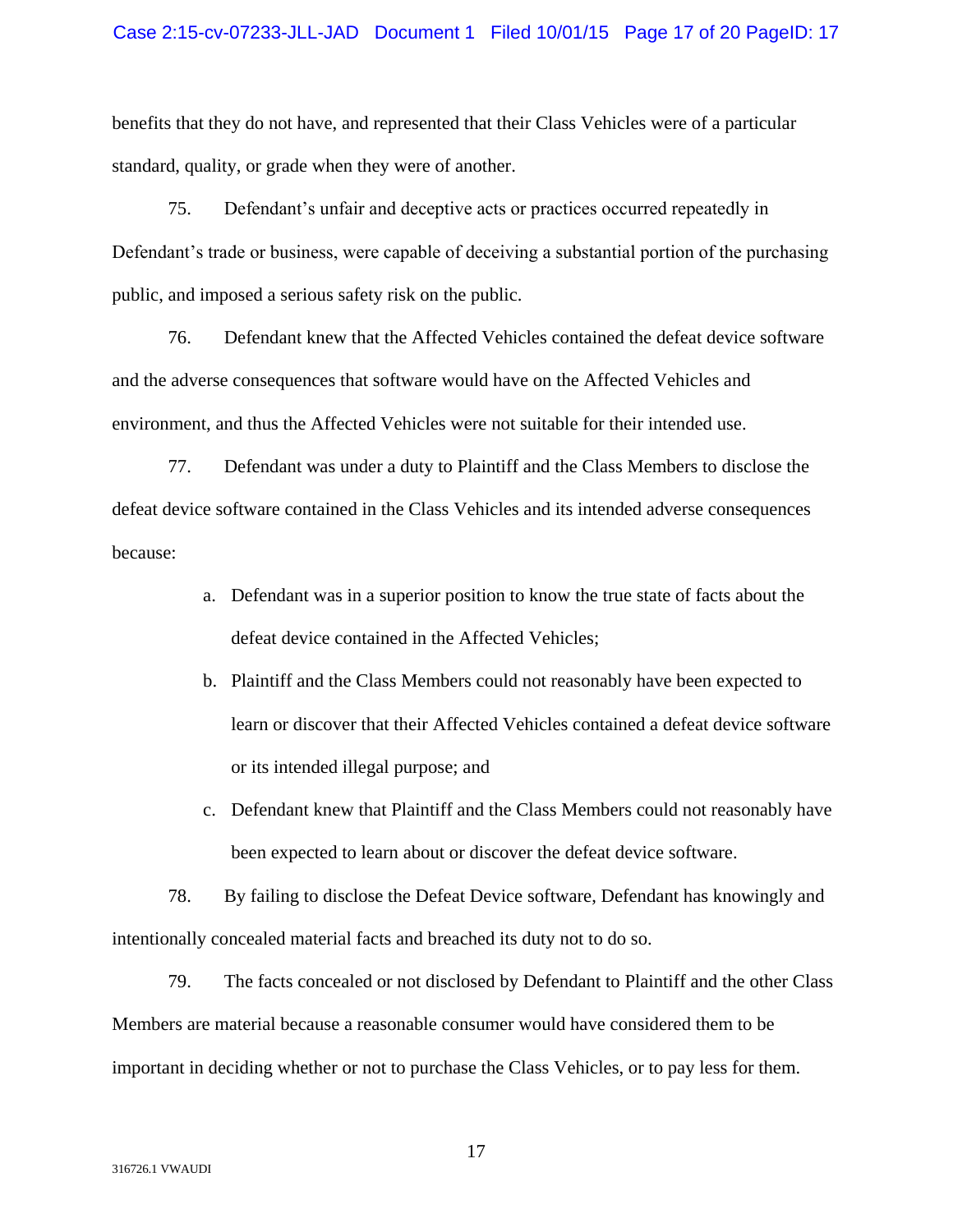Had Plaintiff and other Class Members known that the Class Vehicles contained the defeat device software, they would not have purchased the Affected Vehicles or would have paid less for them.

80. Plaintiff and the other Class Members are reasonable consumers who do not expect that their vehicles would contain illegal software such as the defeat device that would adversely impact emissions. That is the reasonable and objective consumer expectation for vehicles.

81. Plaintiff and the other Members of the Class have been damaged by Defendant's violations of the CUTPA, for which they seek recovery of the actual damages they suffered because of Defendant's willful and wrongful violations of the CUTPA, in an amount to be determined at trial.

82. Plaintiff and the other Members of the Class also seek to enjoin Defendant's practices that violate the CUPTA.

83. Plaintiff and the other Members of the Class seek punitive damages, an award of reasonable attorneys' fees, and such equitable relief as the Court deems necessary and proper pursuant to Conn. Gen. Stat. § 42-110g.

WHEREFORE Plaintiffs pray for judgment as follows:

A. For an order certifying the proposed class and subclass, and appointing Plaintiff and his counsel to represent the class and subclass;

B. For an order awarding Plaintiff and the members of the class and subclass, statutory, punitive or any other form of damages provided by and pursuant to the statutes cited above;

C. For an order awarding Plaintiff and the members of the class and subclass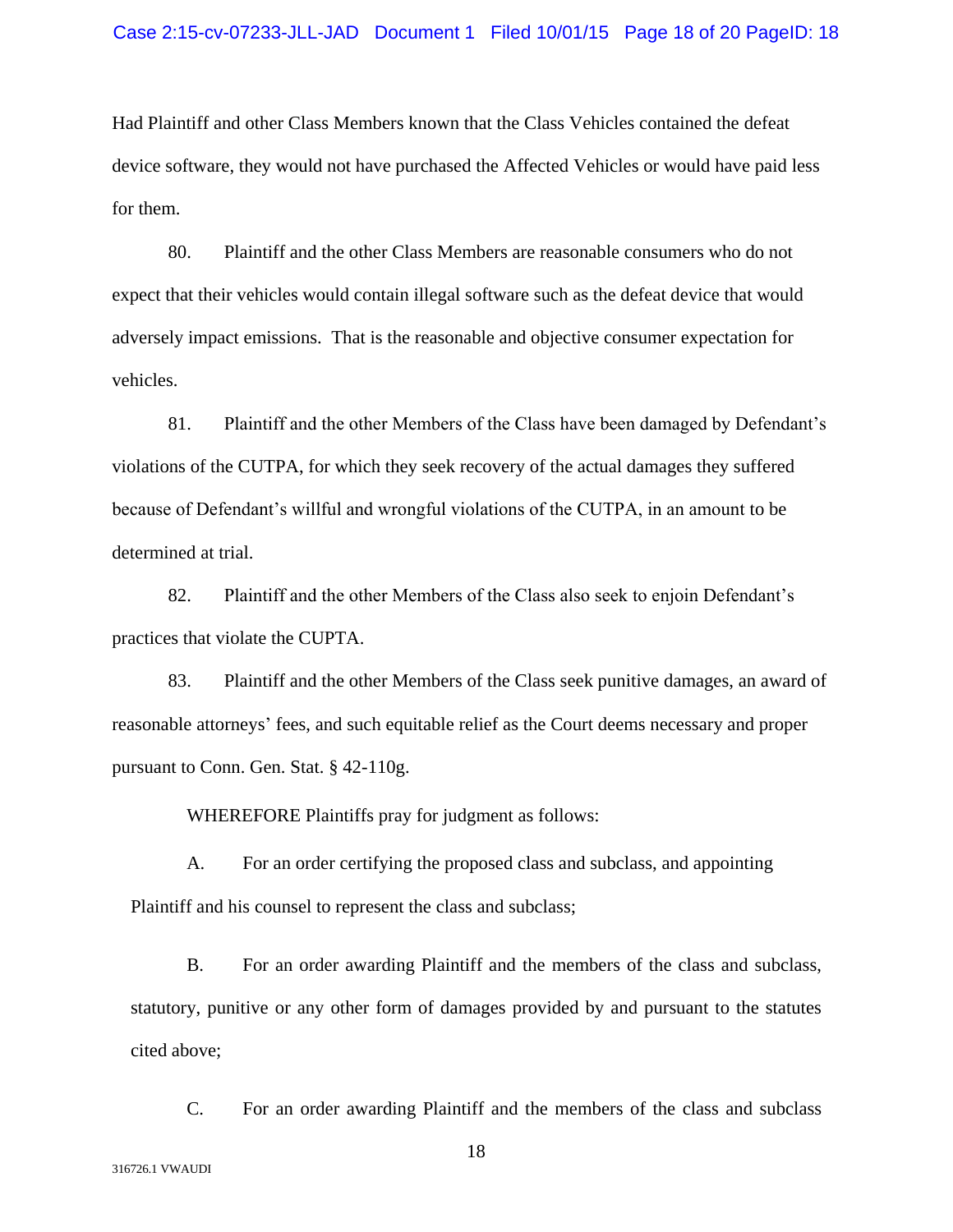restitution, disgorgement or other equitable relief provided by and pursuant to the statutes cited above or as the Court deems proper;

D. For an order requiring VW to adequately disclose and remedy the defeat device in the Affected Vehicles and an order enjoining VW from incorporating a defeat device in its vehicles in the future;

E. For an order awarding Plaintiff and the members of the class and subclass pre-judgment and post-judgment interest;

F. For an order awarding Plaintiff and the members of the class and subclass reasonable attorneys' fees and costs of suit, including expert witness fees; and

G. For an order awarding such other and further relief as this Court may deem just and proper.

> CARELLA, BYRNE, CECCHI, OLSTEIN, BRODY & AGNELLO P.C. Attorneys for Plaintiff

By: /s/ James E. Cecchi JAMES E. CECCHI

Dated: October 1, 2015

BRAGAR EAGEL & SQUIRE, P.C. Lawrence P. Eagel Raymond A. Bragar Jeffrey H. Squire Justin A. Kuehn 885 Third Avenue, Suite 3040 New York, New York 10022 Tel: (212) 308-5858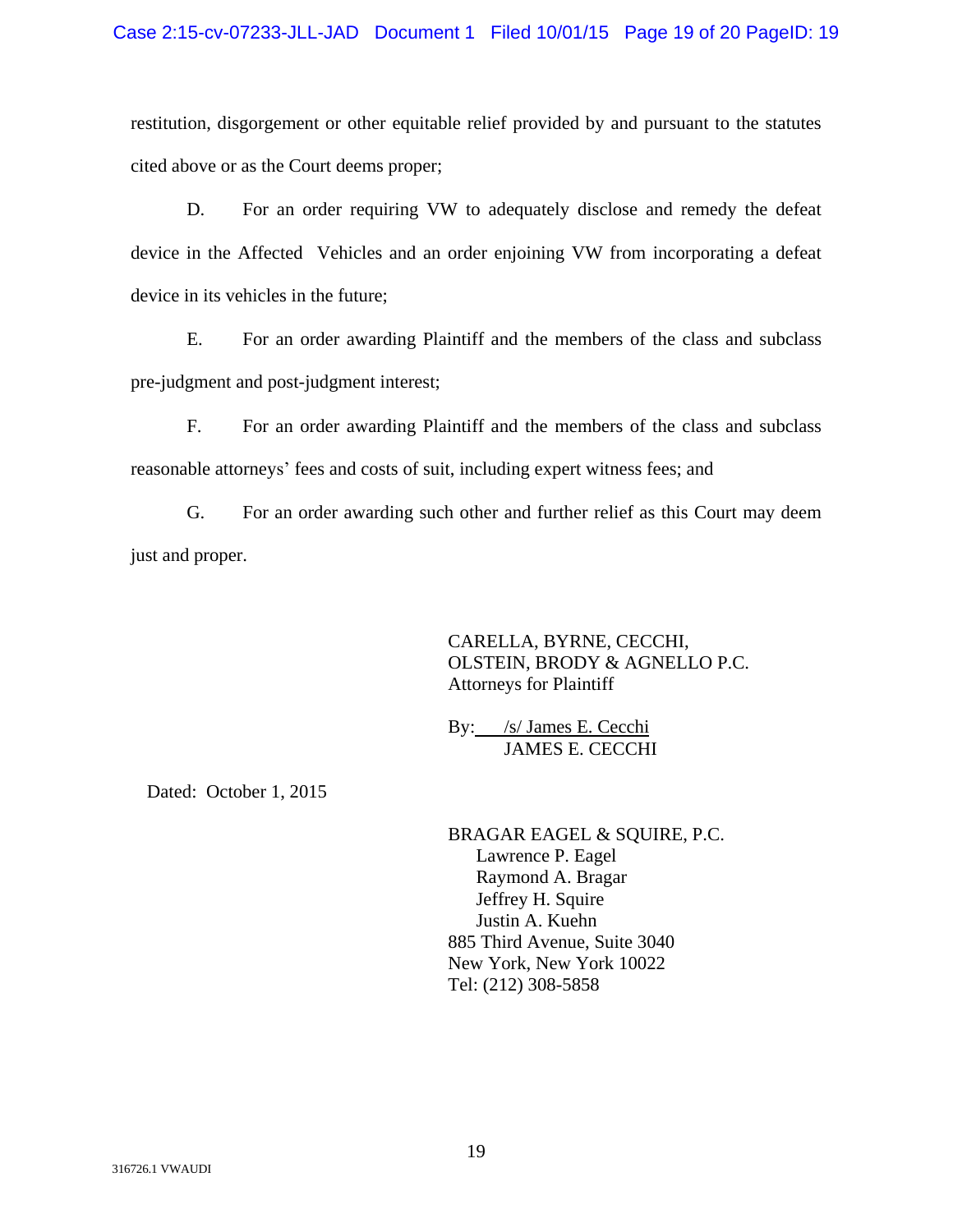Case 2:15-cv-07233-JLL-JAD Document 1 Filed 10/01/15 Page 20 of 20 PageID: 20

## **DEMAND FOR JURY TRIAL**

Plaintiff demands a trial by jury as to all issues so triable.

CARELLA, BYRNE, CECCHI, OLSTEIN, BRODY & AGNELLO P.C. Attorneys for Plaintiff

By: /s/ James E. Cecchi JAMES E. CECCHI

Dated: October 1, 2015

BRAGAR EAGEL & SQUIRE, P.C. Lawrence P. Eagel Raymond A. Bragar Jeffrey H. Squire Justin A. Kuehn 885 Third Avenue, Suite 3040 New York, New York 10022 Tel: (212) 308-5858